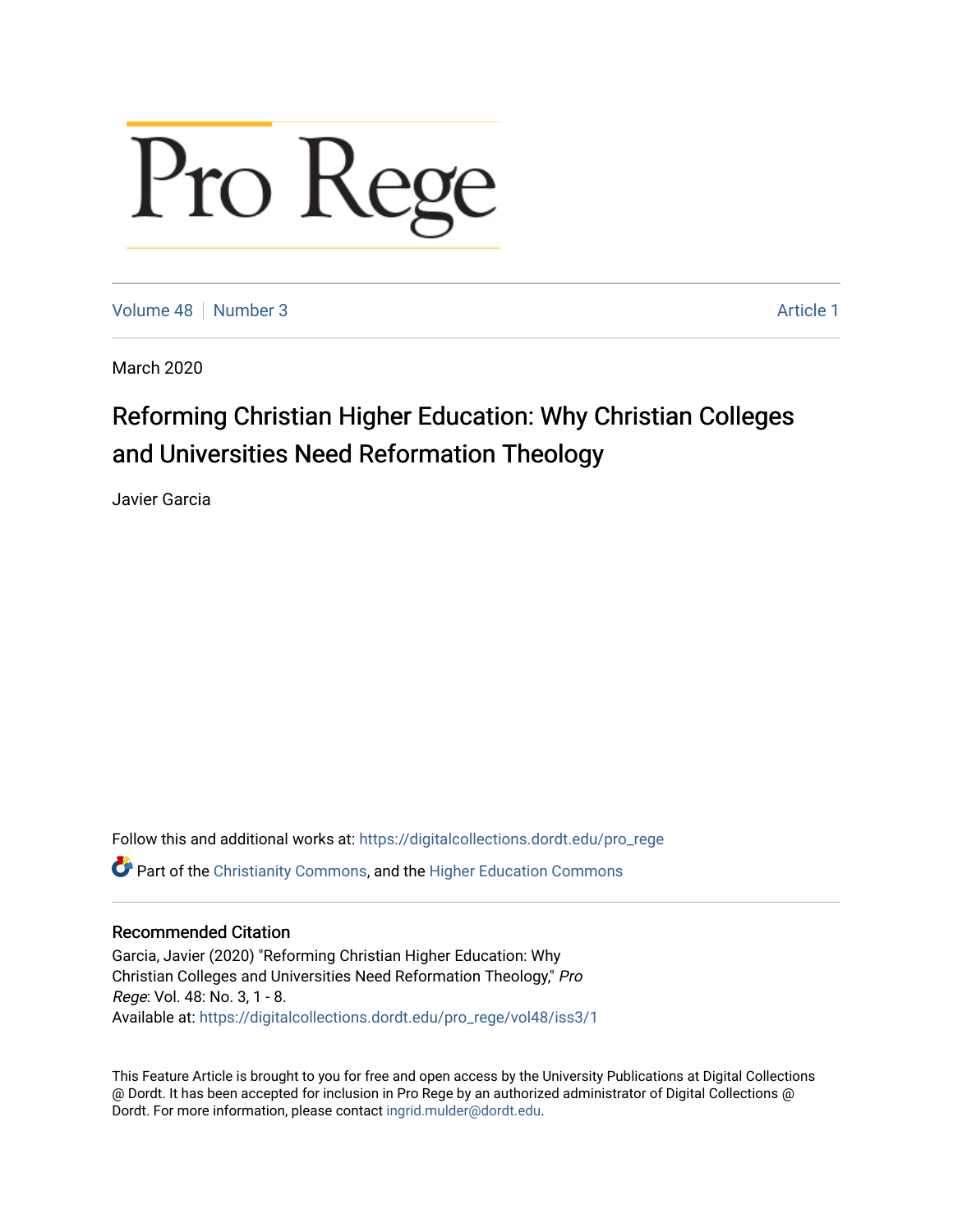**Editor's Note:** Dr. Garcia presented this paper at the Prodigal Love of God Conference, in celebration of the 400th anniversary of the Canons of Dort, April 2019, sponsored by Dordt University and co-sponsored by the Lilly Fellowship Program, as a regional conference.

## Reforming Christian Higher Education: Why Christian Colleges and Universities Need Reformation Theology



by Javier Garcia

#### *Introduction*

In order for this article to make sense, I will begin by providing some context about the university where I teach. My situation is, I believe, similar to that of many professors in Christian colleges and universities. I teach in a mid-size evangelical university in a rural area that serves mostly regional students. The vast majority are non-denominational and have little to no historical, philosophical, or theological background when they arrive. I serve two roles, one as Assistant Professor of Theology

in the College of Christian Studies and another as the Associate Director of a Great Books honors program. Most of my job consists of moderating seminar discussions on classic texts and mentoring students as they travel through the four-year program. My students come to my office with questions ranging anywhere from the personal to the theological; whatever the issue, their questions usually tie back to their faith and how it relates to what we have been reading and discussing in class. For many students, this education is revolutionary because they are encountering the Bible and the Christian tradition for the first time.

There is one curiosity, however, which I have noticed and would like to explore in this article: it is the persistent and predictable student aversion to the Reformation and its theology. As soon as we get to Luther and Calvin, the seminar becomes tense, and student frustration with the material is evident throughout the conversation. To a certain extent, the program is somewhat rigged to produce this effect. We begin in the freshman year with the wisdom of the Greeks and crescendo with Augustine's masterful articulation of the Christian faith. Then in the sophomore year, students are enveloped in the elaborate beauty of the Middle Ages, with thinkers like Boethius, Bonaventure, Dante, and Hildegard, to boast of the riches of medieval Catholicism. It is no wonder that when we meet the reformers, they pose a threat to the new world stu-

Dr. Javier Garcia is Assistant Professor of Theology and Associate Director of the William Penn Honors Program at George Fox University.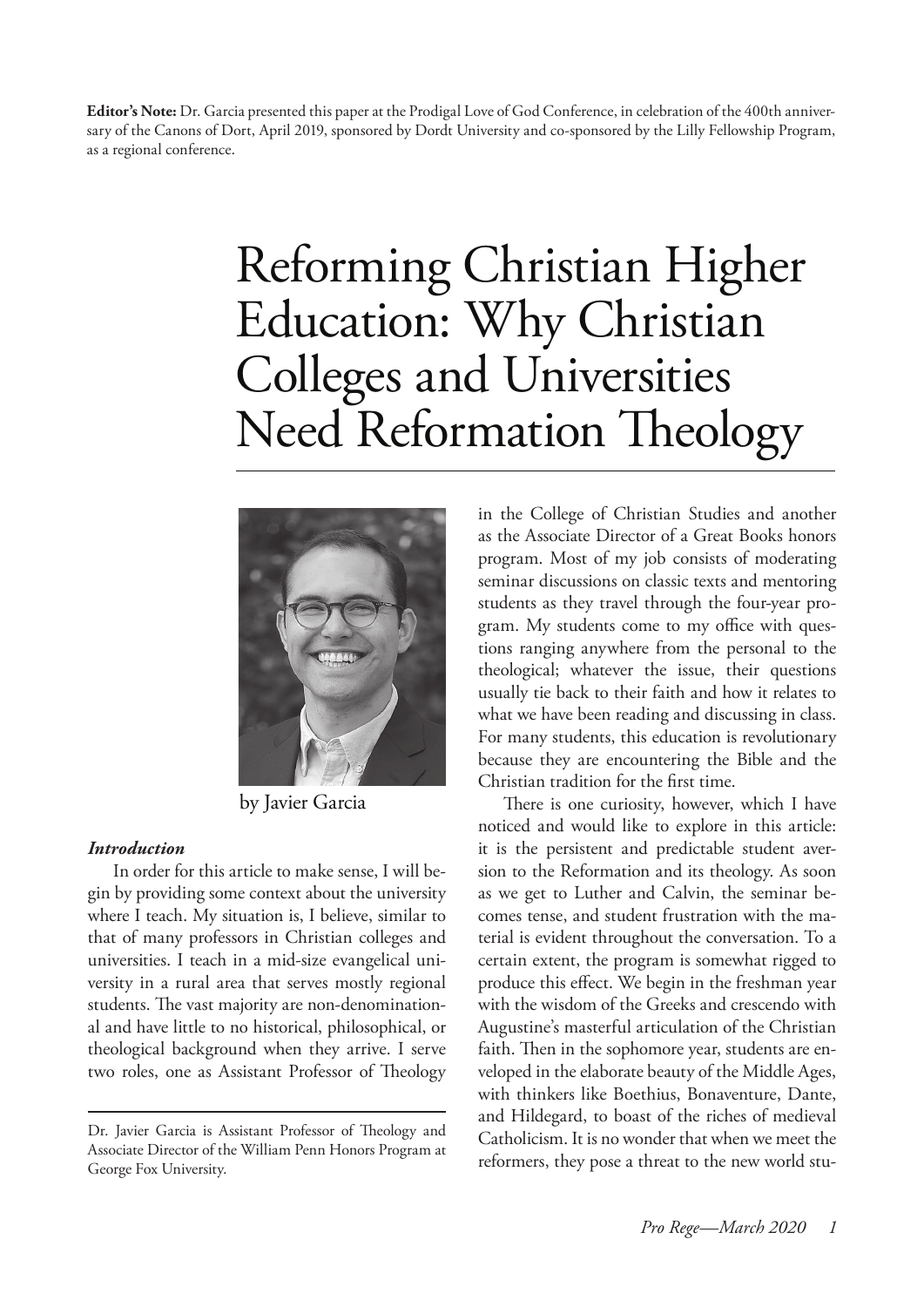dents have come to love. As we move past these figures into the early-modern period, the oft-rehearsed narrative of unintended Reformation is confirmed. Students see the Reformation and its theology as responsible for kick-starting the secularization process that has led to our lamentable secular age. Nothing is left for students but to kill the fathers of Protestantism and to find a more compelling home for their Christian faith (if they don't walk away altogether). Some students turn to the gatekeepers of tradition—Roman Catholicism or Eastern Orthodoxy—for answers; others settle for liberal Protestantism; yet others move into the mainline denominations, mostly Anglicanism; those who remain evangelical do so with a nagging doubt, and they sit a little less comfortably in this context than they used to.

Ultimately, the problem is not chronological but doctrinal. My students simply cannot accept what the reformers saw as the most distinctive and precious doctrines of the Christian faith, namely, the authority of Scripture, justification by faith alone, and, above all, predestination. The growing unpopularity of these distinctives is documented by the Pew Research Center, which found on the 500-year anniversary of the Reformation that "the theological differences that split Western Christianity in the 1500s have diminished to a degree that might have shocked Christians in past centuries," with just "30%" of U.S. Protestants affirming *sola fide* and *sola scriptura*. 1

Given length constraints, I will focus on predestination in the rest of this article. It is no secret that most evangelicals are Arminian in their soteriology, children not of Luther and Calvin but of Wesley and Finney. Indeed, my students have an enduring romance with free will, for them an inviolable principle that makes monergism—the idea that God saves completely, without merit or cooperation from the human free will—an insult to human dignity and unthinkable for a loving God. Monergism vs. synergism is the impasse between me and my students, a divide which I believe is indicative of the broader turn away from the magisterial reformers as helpful sources in Christian theology.

This article aims to recover the importance of the doctrine of election in Reformation theology, not only for my students (and those like them at other institutions) but also as a resource in Christian higher education, specifically in evangelical colleges and universities. The Canons of Dort and particularly its articles on Unconditional Election are crucial for understanding and retrieving the very heart of the Reformation project along with its continued promise for today.

#### *Election and Assurance in Reformation Theology*

Election apart from free will and the assurance of salvation were absolutely decisive and foundational for the early reformers. According to intellectual historian Steve Ozment, "From Luther to the American Puritans the central religious problem of mainstream Protestantism became the certitude of salvation…[and] the trustworthiness of God's word and promise."2 The famous debate between Erasmus and Luther over the free will involved "the most fundamental discussion of human nature and destiny,"3 and Luther spoke of it in the strongest of terms. In the "Heidelberg Disputation" of 1518, Luther states, "After the Fall, free will is something in name only and when it does what is in it [*facit quod in se est*], it sins mortally.<sup>"4</sup> In his 1520 *Defense and Explanation of All the Articles Unjustly Condemned by the Roman Bull of Leo X*, Luther put it even more sharply:

I have expressed it improperly when I said that the will, before obtaining grace, is only an empty name. I should rather have said straightforwardly that free will is really a fiction…with no reality, because it is in no man's power to play any evil or good…[;] everything takes place by necessity.5

Now, Luther's attack on the free will, which he saw as an assault on all forms of Pelagianism and semi-Pelagianism (including Erasmus' version of it), is not to say that human beings do not have freedom of choice in everyday life, but rather that "with regard to God and in all things pertaining to salvation or damnation, man has no free will, but is a captive, servant, and bondslave, either to the will of God or to the will of the devil."6 As Ozment explains, for Luther

Fallen human nature, apart from God's grace, "naturally" inclined to the opposite of what God required of it. The "necessity" of salvation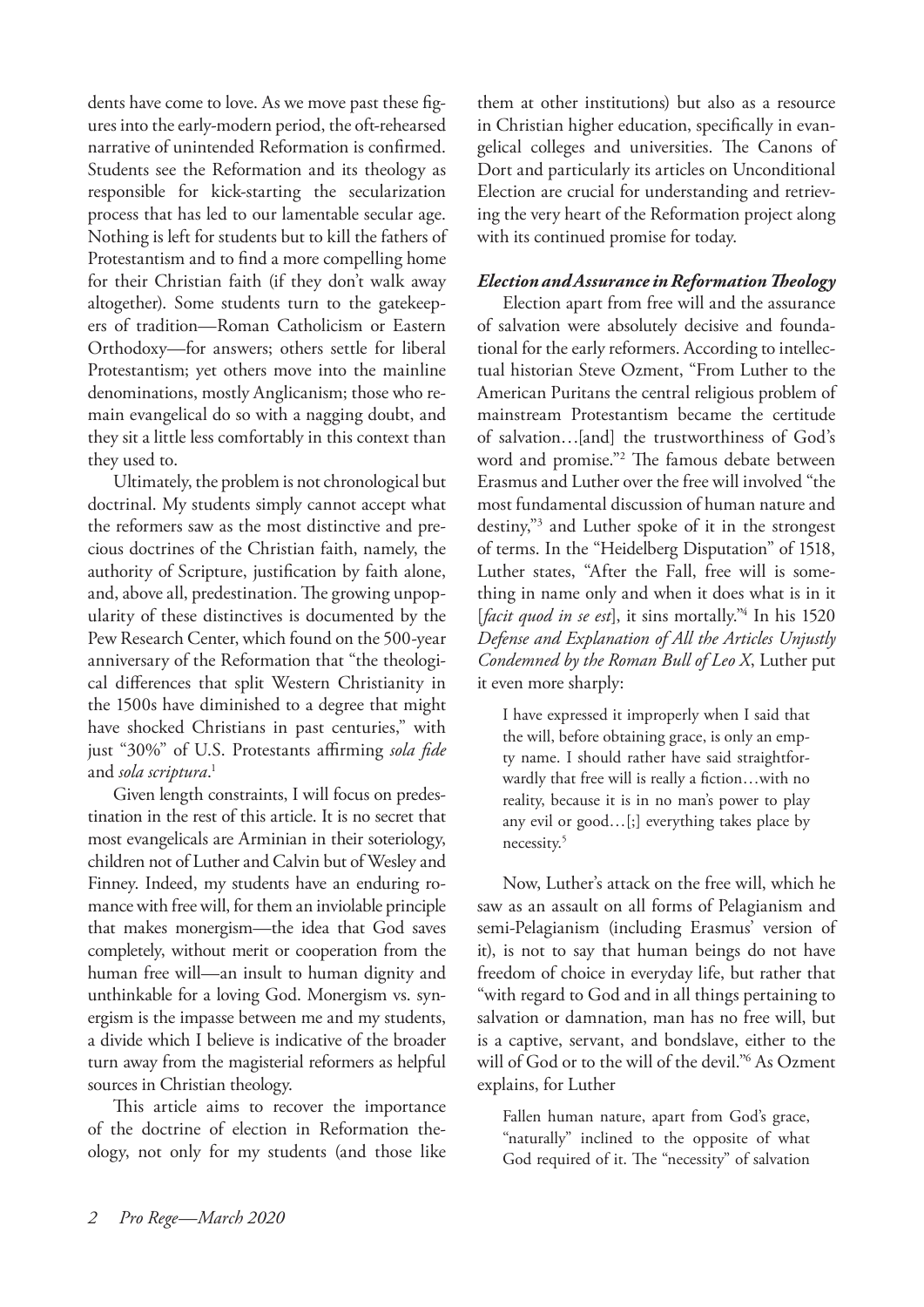was thus a "necessity of immutability," a necessity resulting both from the constant character of God's will and the evil character of fallen human nature.7

In Luther's eyes, there is no way tragically sinful human beings can somehow use their will to approximate or earn salvation, which means salvation is, necessarily, purely God's work.

The purpose of this doctrine and the reason behind Luther's insistence lay in the comfort it provided for believers. In a

shift that remains unthinkable to my students, Luther emphasized God's will instead of human will in salvation, because that is the only way our salvation can be secure. Simeon Zahl, a theologian at the University of Cambridge who has done much work recovering the importance of experience

in Luther and Protestantism, writes this: "a core feature of the doctrine of justification as Luther and other early Reformers understood it is *its orientation to the psychological and emotional life of the Christian*."8 Pointing to the experiential language of Article 4 of the *Apology of the Augsburg Confession*  on justification by faith alone, penned by Philip Melanchthon, Zahl comments, "For Melanchthon the key to understanding forensic justification lies above all in understanding the powerful affective salience he perceives it to have for fearful human beings with troubled consciences," especially for consolation, freedom, peace, and joy.<sup>9</sup>

It should come as no surprise, then, that Calvin's reflections on election in the 1559 *Institutes of the Christian Religion* are permeated with language of comfort and assurance. He writes of the doctrine, "those who rightly and duly examine it as it is contained in his Word reap the inestimable fruit of comfort."10 Assurance of salvation, while confirmed in external signs of true faith, ultimately lies in Christ. As Calvin remarks, "Christ…is the mirror wherein we must, and without self-deception may, contemplate our own election."11 Calvin's further sections on predestination already contain

In Luther's eyes, there is no way tragically sinful human beings can somehow use their will to approximate or earn salvation, which means salvation is, necessarily, purely God's work.

within them the seeds of Dort based around this principle of comfort, assurance, and freedom from anxiety concerning election.12 Predestination is, in a word, "our only ground for firmness and confidence"13 and "brings no shaking of faith but rather its best confirmation."14 As the historian Owen Chadwick claims, for Calvin (and subsequently for the Calvinists that followed him), "The Christian's assurance of his election to eternal life was the deepest source of his confidence, his fearlessness, his humility, and his moral power."15 Zahl adds,

> Calvin argues we should agree with him on election not just because of exegetical-theological arguments…but because it is only through correct understanding of this doctrine that a certain kind of fear of God can be correctly managed and dealt with.16

For the early reformers, then, a monergistic soteriology, specifically in embracing God's election that was not dependent upon human free will or good works, was both their battle ground and prized treasure for the consoling of trembling consciences and enabling a joyful Christian life in response.

Undoubtedly, the Canons of Dort are controversial and divisive. To many, they represent the crystallization of the cruel and austere doctrines concerning salvation that began with bogeyman Calvin. To others, the historic synod (1618-19) articulates the glory of Reformed theology, which should be taken not as the whole of this tradition but rather as a part of the Three Forms of Unity, together with the Heidelberg Catechism (1563) and Belgic Confession (1561). Simply stated, Dort performs the most explicit confrontation of the competing assumptions of synergism in Arminius and the Remonstrants and of monergism among the Contra-Remonstrants.17 The question for the evangelical becomes: which is the least bitter pill to swallow? For all their love of choice, evangelicals will have to choose their poison, either for or against the free will in salvation. Entailed therein is not just a decision for doctrine but also one for the comfort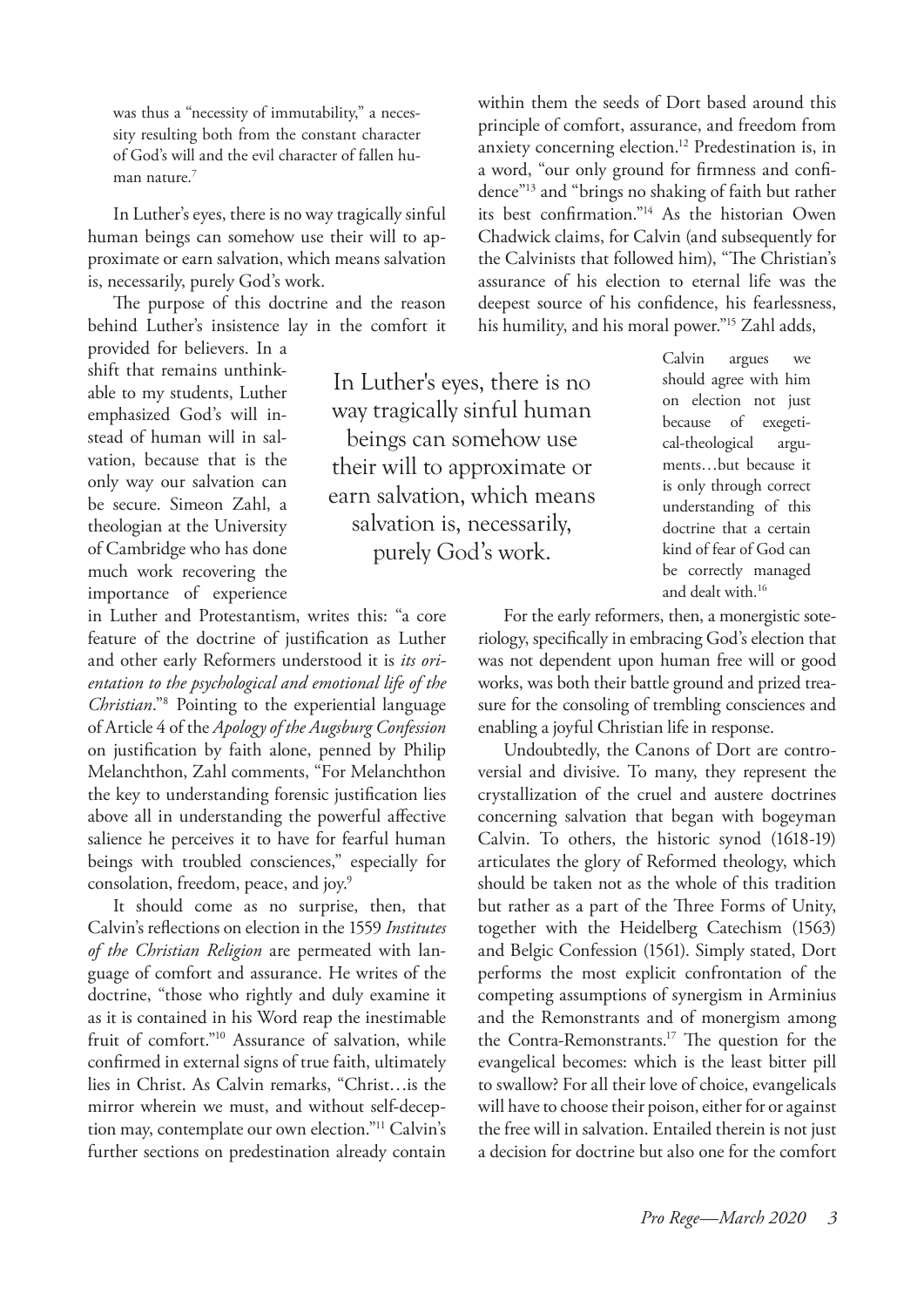and assurance offered by that doctrine. Let us not forget the first question of Heidelberg: "What is thy only comfort in life and in death?" This is echoed in what the Palatinate delegates wrote concerning the Remonstrant theology:

What is this other than a disparagement of the glory due God in free election, of the praise due to Christ for redemption, and of the power of the Holy Spirit in conversion? It is also a weakening of Christian comfort in life and death and a tearing up of the certainty of our salvation. Finally, it is an enervating of filial fear and trust in the hearts of believers. Rather it inflames the pride of man against God, so that he glorifies not in God or in Christ, but in himself….18

W. Robert Godfrey summarizes this well when he writes, "The Synod believed that in this theological controversy the glory of God and the comfort of the Christian were at stake."19 Of course, the bigger question is which of the doctrines most cohere with Scripture, but for my purposes here, I will focus on how the writers of the canons understood election to be a comforting and salutary doctrine.

#### *The Synod of Dort on Unconditional Election*

According to the Canons of  $Dort^{20}$ —concentrating here on the articles concerning unconditional election (but repeated throughout the text)—God's election is a most comforting doctrine precisely because of the security it provides for the believer in placing salvation in God's hands and not in human hands. The articles proceed simply and logically to establish that God's election of some human beings to salvation is entirely gracious.<sup>21</sup> Article 1 clearly states that, because all have sinned under Adam, "God would have done no one an injustice if it had been his will to leave the entire human race in sin and under the curse," citing verses from Romans to this effect (Rom. 3:19, 23, 6:23). As such, Articles 2 and 3 affirm God's graciousness in manifesting his love to the world through Jesus Christ, in allowing those who believe to be saved, and in sending preachers of the gospel to call sinners to repentance and belief. With Articles 4 and 5 come the two possibilities of wrath or salvation, while still maintaining that "The cause or blame for this unbelief, as well as for other sins, is not at all in God, but in

humanity. Faith in Jesus Christ, however, and salvation through him is a free gift from God," citing verses from Ephesians and Philippians pointing to the grace of salvation (Eph. 2:8; Phil. 1:29).

Perhaps counter-intuitively, it is in the divine decree of election and its corresponding affirmation of reprobation—where objectors pinpoint the terror of the doctrine—that the language of comfort comes to the fore. The eternal decree of God of election "provides holy and godly souls with comfort beyond words" (Article 6). Throughout, the language of God's action is markedly positive, pointing to the "unchangeable purpose," "sheer grace," and glory of this decree: "God did all this in order to demonstrate his mercy, to the praise of the riches of his glorious grace" (Article 7). Crucially, in Articles 9 and 10, the Canons stand firm in opposition to the Remonstrants by maintaining that election is completely undeserved. Article 9 states,

This same election took place, not on the basis of foreseen faith, of obedience of faith, of holiness, or of any other good quality and disposition, as though it were based on a prerequisite cause or condition in the person to be chosen, but rather for the purpose of faith, of the obedience of faith, of holiness, and so on.

In other words, neither faith nor obedience leads to salvation; quite the opposite: election brings forth faith, obedience, and holiness. Furthermore, God's unchangeable election is neither arbitrary nor deserved; instead, "the cause of this undeserved election is exclusively the good pleasure of God" (Article 10). While this goes beyond our desire to know why or how God elects, it wisely puts a limit on knowledge that is too lofty for human inquiry and instead points to God's pleasure as the sole basis for salvation.<sup>22</sup>

The articles concerning assurance are equally pastoral. First, they recognize that assurance is "given to the chosen in due time, though by various stages and in differing measure," which allows room for those who struggle with this assurance (Article 12). Nevertheless, the "unmistakable fruits of election," by which believers gain assurance, are "a true faith in Christ, a childlike fear of God, a godly sorrow for sin, a hunger and thirst for righteousness, and so on" (Article 12). In these, the mere fact of faith and long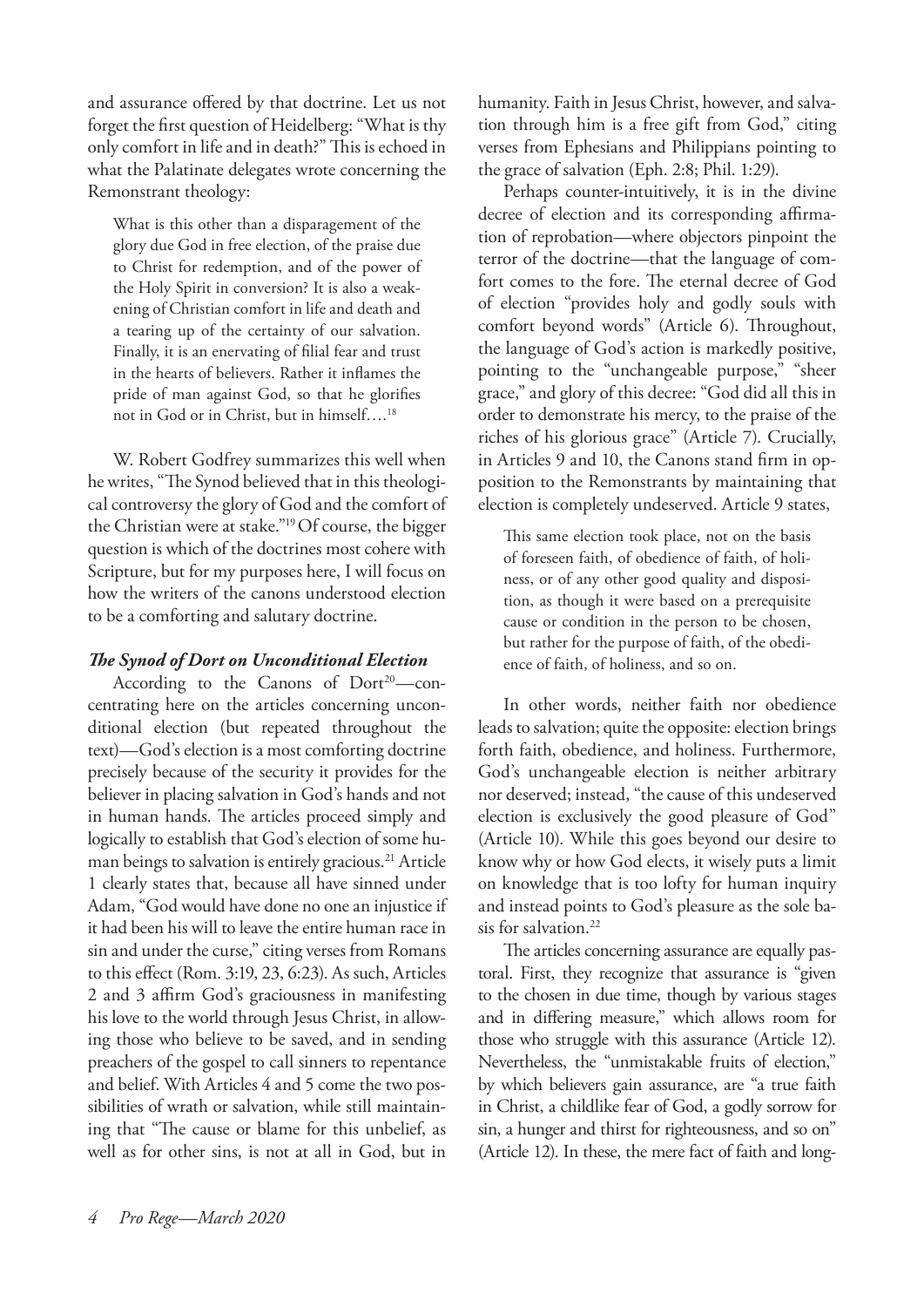ing for the things of God are enough to grant assurance to believers. Assurance is not static, however, but rather produces fruit of its own: humility before God, adoration towards him for his mercy, and growth in love for the one who first loved them. Peter Feenstra links these back to the work of Christ when he remarks, "All the fruits have their roots in Christ….We gain assurance by examining what he accomplishes in us."23 Herein, Dort explicitly rejects the "carnal" self-assurance that is void of good works (Article 13). In these formulas, the Synod rejects all caricatures of

fatal determinism and laxity that are often leveled against Reformed theology.

Moreover, the pastoral sensitivity of Dort concerning election shines forth in its discussion on reprobation and the proper way to teach election. It is important to note, for example, how the

language of election is active whereas the language of reprobation is passive. As Article 15 states, God "pass[es] by" the reprobate, "leav[ing] them in their common misery," "not grant[ing] them" saving faith and conversion. It is only when this contrast to election is established that the Article goes on to provide active language in reprobation: "but finally to condemn and eternally punish those who have been left in their own ways and under God's just judgment." Indeed, given the potential pitfalls of these difficult teachings, the Canons provide instructions for teachers of the doctrine of election, which are particularly relevant to Christian pastors, theologians, and educators. Article 14 warns, "this teaching must be set forth with a spirit of discretion, in a godly and holy manner, at the appropriate time and place, without inquisitive searching into the ways of the Most High." At the end of this article, the Canons point once again to glory and comfort: "This must be done for the glory of God's most holy name, and for the lively comfort of God's people." Article 16 provides guidelines for proper responses to the doctrine of reprobation, depending on personal circumstance. Interestingly, Article 17 provides comfort for believers who have lost infants in writing, "godly parents ought not to doubt the election and salvation of their children whom God

Moreover, the pastoral sensitivity of Dort concerning election shines forth in its discussion on reprobation and the proper way to teach election.

calls out of this life in infancy."24 The final word for the Synod on unconditional election, however, is one of mystery and doxology, following Paul's own concluding praise of God in this discussion from Romans 11:33-36.<sup>25</sup> With Paul, then, Dort ultimately breaks forth in wonder and recognizes the limits of human inquiry on this doctrine.

The totalizing effect of the Canons, therefore, is in continuity with the Reformation by pointing to the comfort of the doctrine of election and the assurance of salvation it offers to believers.<sup>26</sup> As

> Cornelis Venema observes, the Canons of Dort were able to maintain the paradoxical but biblical balance of divine sovereignty and human responsibility, placing salvation totally in God's hands and yet compelling believers to live out their freely given salvation in fear

and trembling.27 Indeed, it is the Canons' resolute theocentrism that allows for any real comfort in the believer to be possible. Venema comments,

When our salvation is made to depend, even in the slightest measure, on our own initiative and persistence in the course, it hangs not from the thinnest of threads but from nothing at all. Nothing could more certainly steal from the believer his hope and confidence, whether in this life or the life to come than to rest on or place his trust in his own resources, pluck, or self-determination. The only solid comfort, by comparison, is to be found in God the Father's gracious election of His people, God the Son's perfect provision and atonement on their behalf, and God the Spirit's calling them into and preserving them in fellowship with Christ through the Gospel.28

The Arminian anthropocentric alternative, in preserving even a modicum of the free will in salvation, eliminates this comfort by shifting the responsibility onto believers not only to attain but also to maintain salvation. In other words, the price of the shift is too great, trading a glorious inheritance for unappetizing stew (to make the required Jacob and Esau reference). When comfort comes from the individual's efforts, the pressure is crushing because it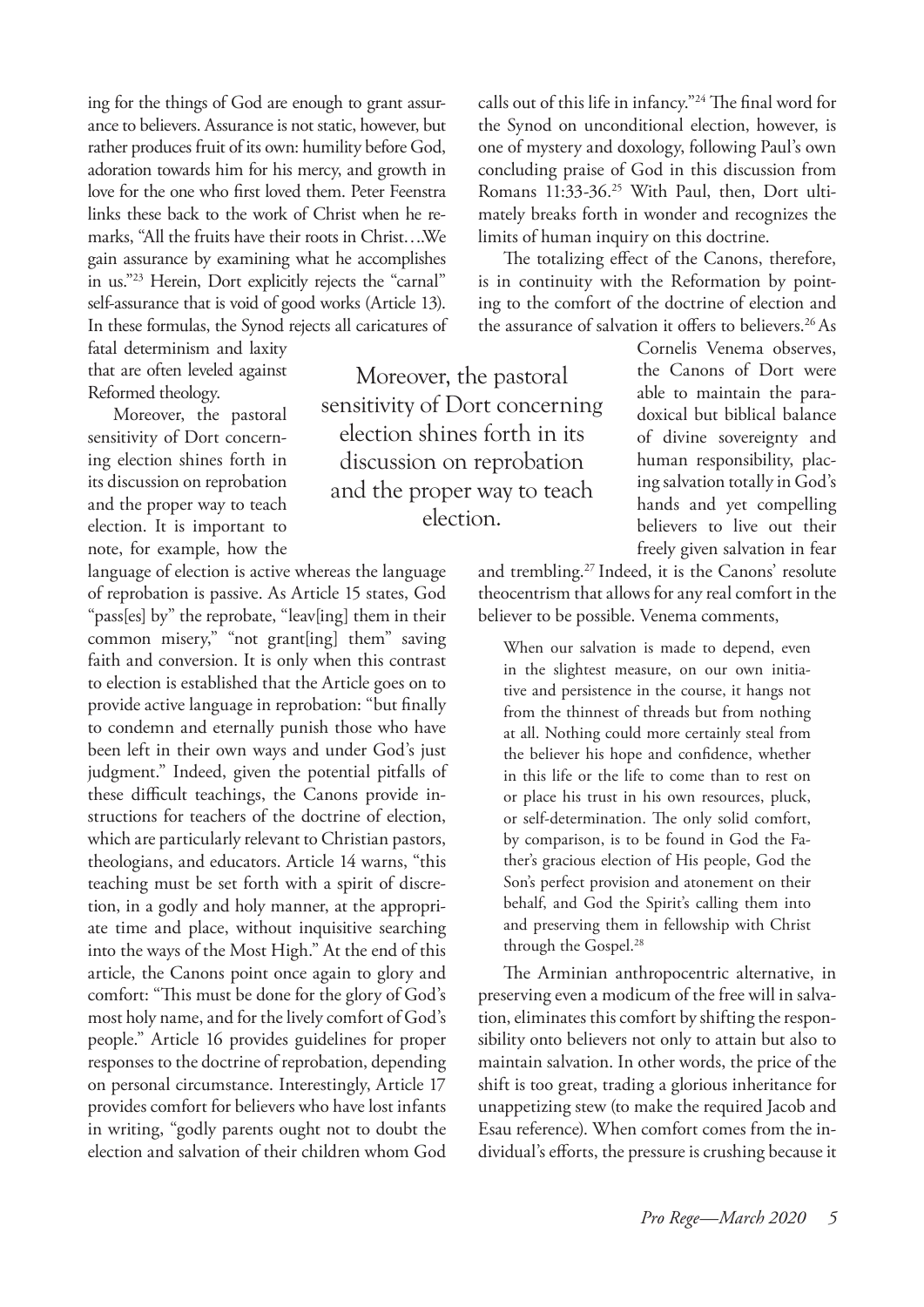is impossible. With Venema, I fear that this dogged evangelical commitment to the free will at any cost stems from a captivity to Enlightenment thinking, which prizes human autonomy, liberty, and choice above all.29 More than that, though, I wonder if students recognize their Pelagian tendencies and departure from the Reformation when they uncritically reject monergism in the name of freedom. If the Reformation taught us anything, it is that true freedom comes from God, not from ourselves.

#### *Conclusion: Reformation Theology, Dort, and Christian Higher Education*

What does the Synod of Dort have to do with Wheaton College? In other words, what does any of this have to do with Christian Higher education? One word: anxiety. The sweeping crisis of anxiety on college campuses and among young people generally is well-documented<sup>30</sup> and can be overwhelming both for students and faculty alike. Christian colleges are not immune to this phenomenon and instead struggle to provide paths forward for students coping with anxiety. Now, of course, much of this medically diagnosed anxiety has little to do with faith and may be more closely linked with overuse of smartphones and screens,<sup>31</sup> among other potential causes. Nevertheless, I do ask myself how the doctrine of election, when rightly understood and taught, could help college students who struggle to cope emotionally. For those Christian students who come see me in my office and whose basic preoccupation is whether they are good enough or what will happen with their future or whether they are acceptable to God, the comfort and assurance that is distinctive to monergism may help them as they seek simply to know God, to love him, and to live their lives before him. In no way am I suggesting that we do away with the good and necessary medical response to a health condition. What I am proposing is that the distinctive commitment of the magisterial reformers to monergism may help those with trembling and anxious consciences to reap the affective benefit of Reformation teaching. Indeed, their current devotion to Arminianism is not helping to comfort a conscience that is already over-burdened with choices of the will—what major to choose, what career to choose, what spouse to choose, etc. A dose of Dort on election and provi-

dence could help alleviate this pressure, bringing peace where it is sorely needed.

On another level, however, Christian colleges and universities need to preserve the Reformation deposit as a key distinctive of their Protestant heritage. It is no secret that institutions of evangelical higher education are facing formidable challenges and requiring nearly acrobatic tactics of innovation to secure their survival; many are failing to adapt and closing their doors. $32$  In the age of Trump, this insecurity concerning the future of Christian higher education has been compounded with a crisis over evangelical identity and its future.<sup>33</sup>

Among the responses to this uncertainty has been a call to remember the theological commitments that make evangelical institutions distinctive in the marketplace and desirable for students. One such response, as proposed by Chancellor of Trinity International University David S. Drockery, is to recover the church's shared heritage and tradition, particularly as articulated in the Nicene Creed, as a way of using the past to inform Christian Higher Education as it moves into the future.<sup>34</sup> While this is well and good, James K. A. Smith's proposal is bolder in its call for a recovery of particularly Protestant distinctives. In his provocative piece "The Future is Catholic: The Next Scandal for the Evangelical Mind," Smith agrees with Mark Noll's assessment that evangelicalism "needs to find its fount and future in the broader Christian tradition—even as it is itself a gift to these older traditions."35 Smith goes further, stating, "…I would suggest we rekindle an unapologetic *Protestant*  identity that will be, at the same time, a thick confessional and ecclesial identity. Being Protestant is *how* evangelicals can be Catholic."36 This is what I am trying to do in this article, namely, to bring attention to the distinctively Protestant witness that can help revitalize our common mission as Christians in higher education and beyond.

To be genuinely Protestant in the mode of the magisterial reformers is simply to cling to the promises of God and to trust in his word. This is true not least when it comes to the security of our eternal destiny. As evangelical colleges and universities continue their important work, they should preserve the deposit bequeathed by the first reformers as the great treasure of Protestantism and Christianity as a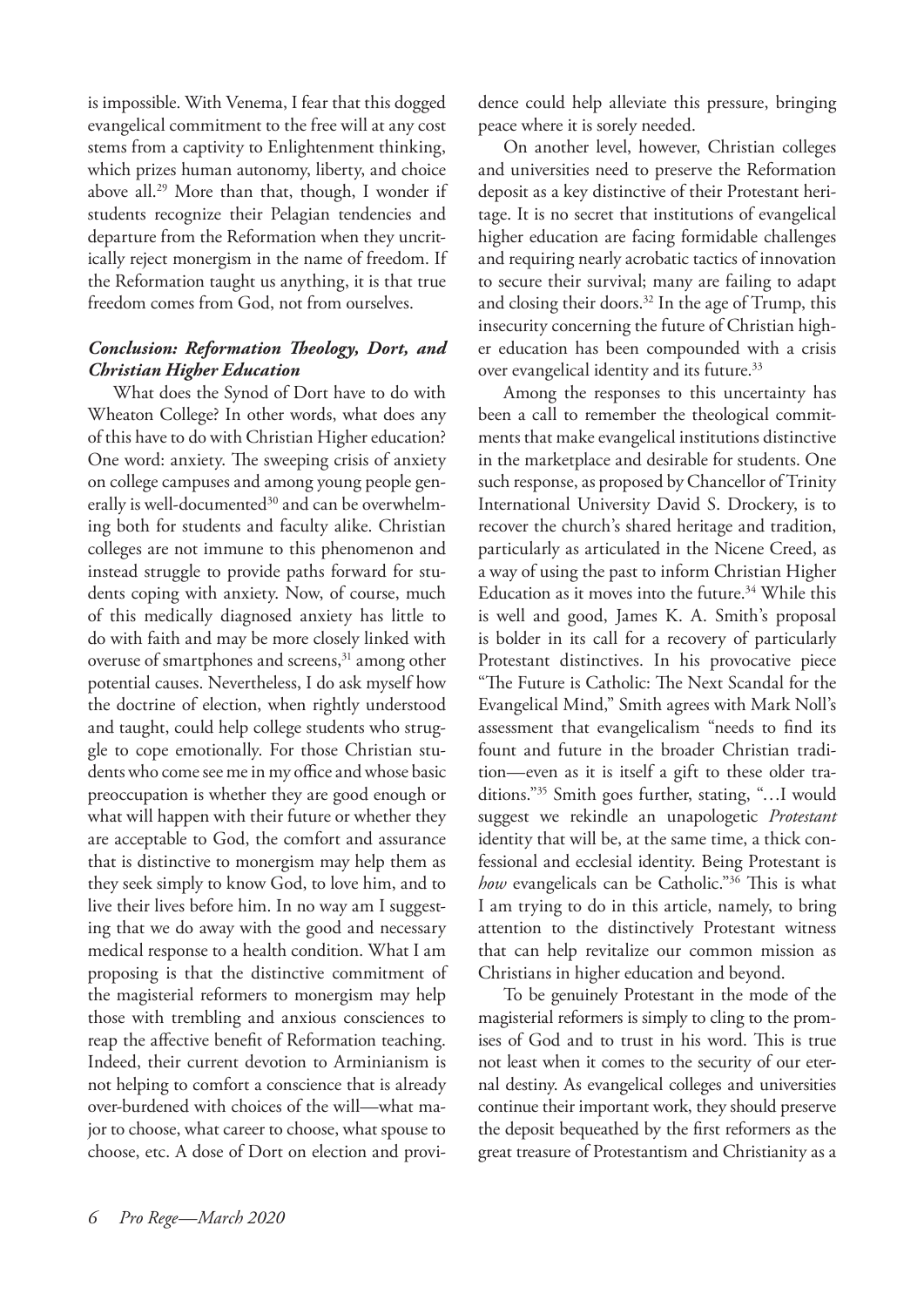whole. It is in this way that we can stay faithful to the gospel and to the red line that runs from Wittenberg to Dort. This is the good news of our prodigal God, who loves and elects us unconditionally. I will end here with Luther's last words, an apt reflection on the state of our lives before God, now and in eternity: "We are beggars. This is true."

#### Endnotes

- 1. "After 500 Years, Reformation-Era Divisions Have Lost Much of Their Potency," *Pew Research Center*, August 31, 2017, https://www.pewforum. org/2017/08/31/after-500-years-reformation-eradivisions-have-lost-much-of-their-potency/.
- 2. Steve Ozment, T*he Age of Reform 1250-1550: An Intellectual and Religious History of Late Medieval and Reformation Europe* (New Haven, CT: Yale University Press, 1980), 244.
- 3. Ozment, *Age of Reform*, 290.
- 4. "Heidelberg Disputation," quoted in Ozment, 294.
- 5. "Defense and Explanation of All the Articles Unjustly Condemned by the Roman Bull of Leo X," quoted in Ozment, 294.
- 6. *The Bondage of the Will*, quoted in Ozment, 300- 301.
- 7. Ozment, 299. Ozment is not as sympathetic to Calvin, in whom he saw a "re-Catholicizing" of Protestant theology on justification by faith alone and assurance. Ozment, 352-80.
- 8. Simeon Zahl, "Revisiting the 'Nature of Protestantism': Justification by Faith Five Hundred Years On," *New Blackfriars*, 99, no. 1080 (March 2018), 134.
- 9. Zahl, "Revisiting the 'Nature of Protestantism,'" 138. See also, Simeon Zahl, "Non-Competitive Agency and Luther's Experiential Argument Against Virtue," *Modern Theology*, 35, no. 2 (April 2019): 199-222.
- 10. John Calvin, *Institutes of the Christian Religion*, trans. Ford Lewis Battles, ed. John T. McNeill (Philadelphia, PA: Westminster Press, 1960), 3. 24. 4, 969. Henceforth cited as *Inst*. followed by book, chapter, section, and page number.
- 11. *Inst*. 3. 24. 5, 970.
- 12. Cf. *Inst*. 3. 24. 6-7, 971-4.
- 13. *Inst*. 3. 21. 1, 922.
- 14. *Inst*. 3. 14. 9, 975-6.
- 15. Owen Chadwick, *The Reformation* (London: Penguin Books, 1972), 94. Cf. 96: "the moral and devotional power in the doctrine of election was mighty."
- 16. Simeon Zahl, "On the Affective Salience of Doctrines," *Modern Theology* 31, no. 3 (July 2015), 432.
- 17. Cf. Richard A. Muller, "Arminius and the Reformed Tradition," *The Westminster Theological Journal*, 70, no. 1 (Spring 2008), 31: "the basic doctrinal position advanced both in the Confession and in the synods was anti-synergistic, namely, monergistic."
- 18. Quoted in W. Robert Godfrey, "Popular and Catholic: The *Modus Docendi* of the Canons of Dort" in *Revisiting the Synod of Dort* (1618- 1619), eds. Aza Goudriaan and F.A. van Lieburg (Boston: Brill, 2011), 243-4.
- 19. Godfrey, "Popular and Catholic," 244.
- 20. For some helpful historical background on the Synod of Dort, see Lee Gatiss, "The Synod of Dort and Definite Atonement," in *From Heaven He Came and Sought Her: Definite Atonement in Historical, Biblical, Theological, and Pastoral Perspective*, eds. David Gibson and Jonathan Gibson (Wheaton, IL: Crossway, 2013), 143-47.
- 21. Article citations are taken from https://www.crcna.org/welcome/beliefs/confessions/canons-dort. I have not provided footnotes for each citation, since they are mostly in-text citations, referring to particular articles. For reference and further details on the Canons of Dort, see this CRCNA website.
- 22. Edwin H. Palmer comments that this answer from the Synod speaks to the finality of God's word over human authority and reason on this question. Edwin H. Palmer, "The Significance of the Canons for Pastoral Work," in *Crisis in the Reformed Churches: Essays in Commemoration of the Great Synod of Dort*, 1618-1619, ed. Peter Y. De Jong (Grand Rapids, MI: Reformed Fellowship, Inc), 147.
- 23. Peter G. Feenstra, *Unspeakable Comfort: A Commentary on the Canons of Dort* (Winnipeg: Premier Publishing, 1997), 47.
- 24. See Erik A. De Boer, "'O, Ye Women, Think of Thy Innocent Children, When They Die Young!' The Canons of Dort (First Head, Article Seventeen)